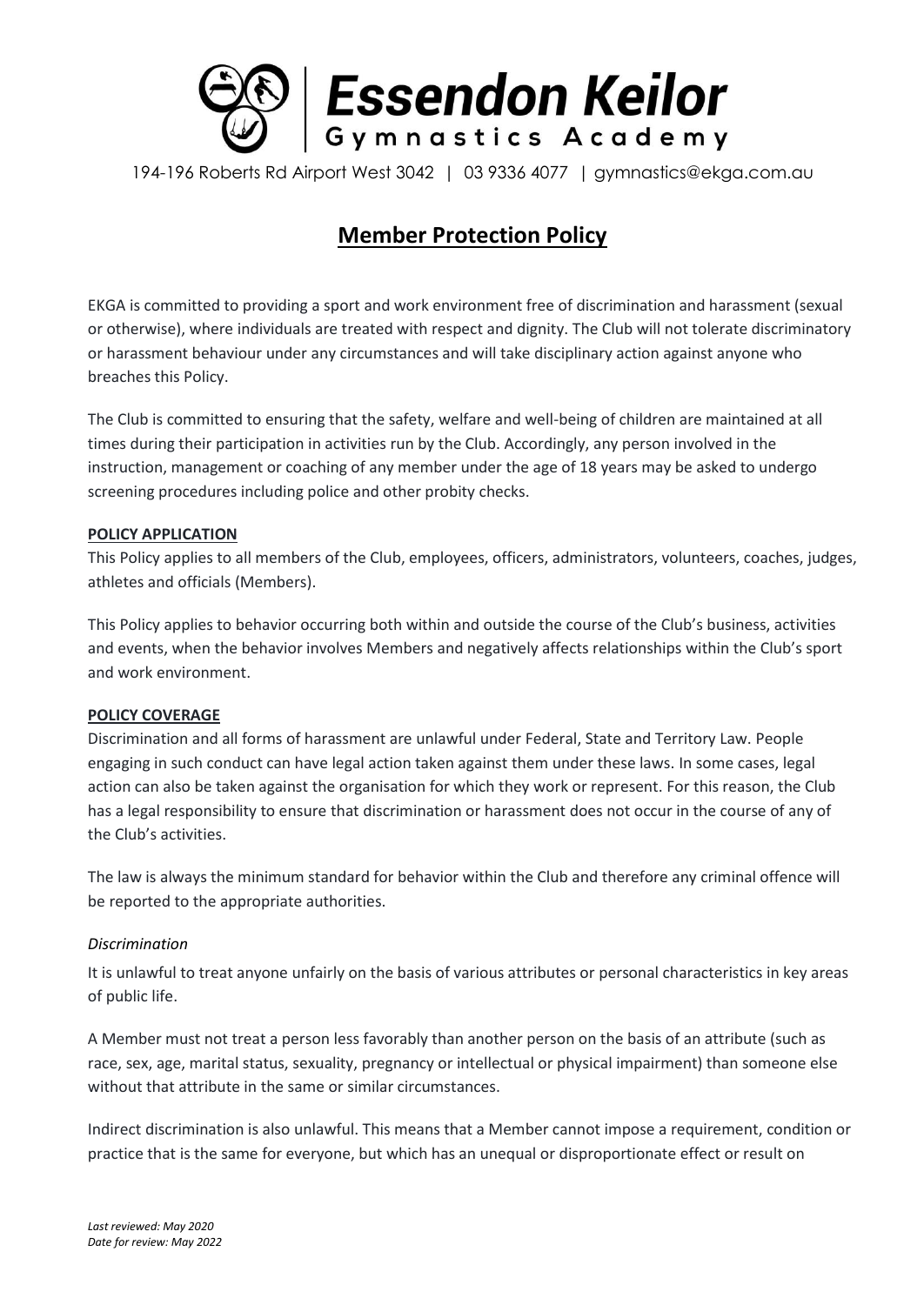

particular groups. Unless this type of requirement is reasonable in all the circumstances, it is likely to be indirect discrimination, even if there was never any intention to discriminate.

## *Harassment*

Harassment can take many forms but generally be defined as unwelcome verbal or written comments, conduct, or gestures directed toward an individual or group of individuals that the harasser knows, or should reasonably be expected to know, is insulting, intimidating, humiliating, malicious, degrading or offensive.

Sexual harassment is behavior that has a sexual element that is unwelcome and could reasonably be expected, in the circumstances, in which it occurs, to offend, humiliate or intimidate the person or people at whom it is directed.

A Member must not engage in any form of harassment, including:

- Written, verbal or physical abuse or threats;
- Unwelcome physical contact;
- The display of offensive materials;
- Promises or threats in return for sexual favors;
- Unwelcome sexual comments, jokes or propositions;
- Homophobic comments or behaviors; or
- Jokes or comments directed at a person's body, looks, age, race, disability, sexuality, marital status or pregnancy.

#### *Victimization*

A Member must not subject any person to victimization.

Victimization means subjecting a person, or threatening to subject a person, to any detriment or unfair treatment because that person has or intends to pursue his or her right to make a complaint or support another person in making a complaint against another person.

#### *Intimate Relations*

The Club takes the view that intimate sexual relationships between coaches and adult athletes, while not necessarily constituting unlawful harassment, can have harmful effects on the individual athlete involved, on other athletes and coaches, and on the sport's public image. Because there is always a risk that the relative power or the coach has been a factor in the development of such relationships, the Club takes the position that such relationships should be avoided by coaches working at all levels.

Should a sexual relationship develop between an athlete and a coach, the Club will investigate whether any action against the coach is necessary. If the Club determines that the sexual relationship is inappropriate, action may be taken to terminate the coaching relationship with the athlete. Action may include transfer of the coach or, if that is not feasible, a request for resignation or dismissal from employment or coaching duties.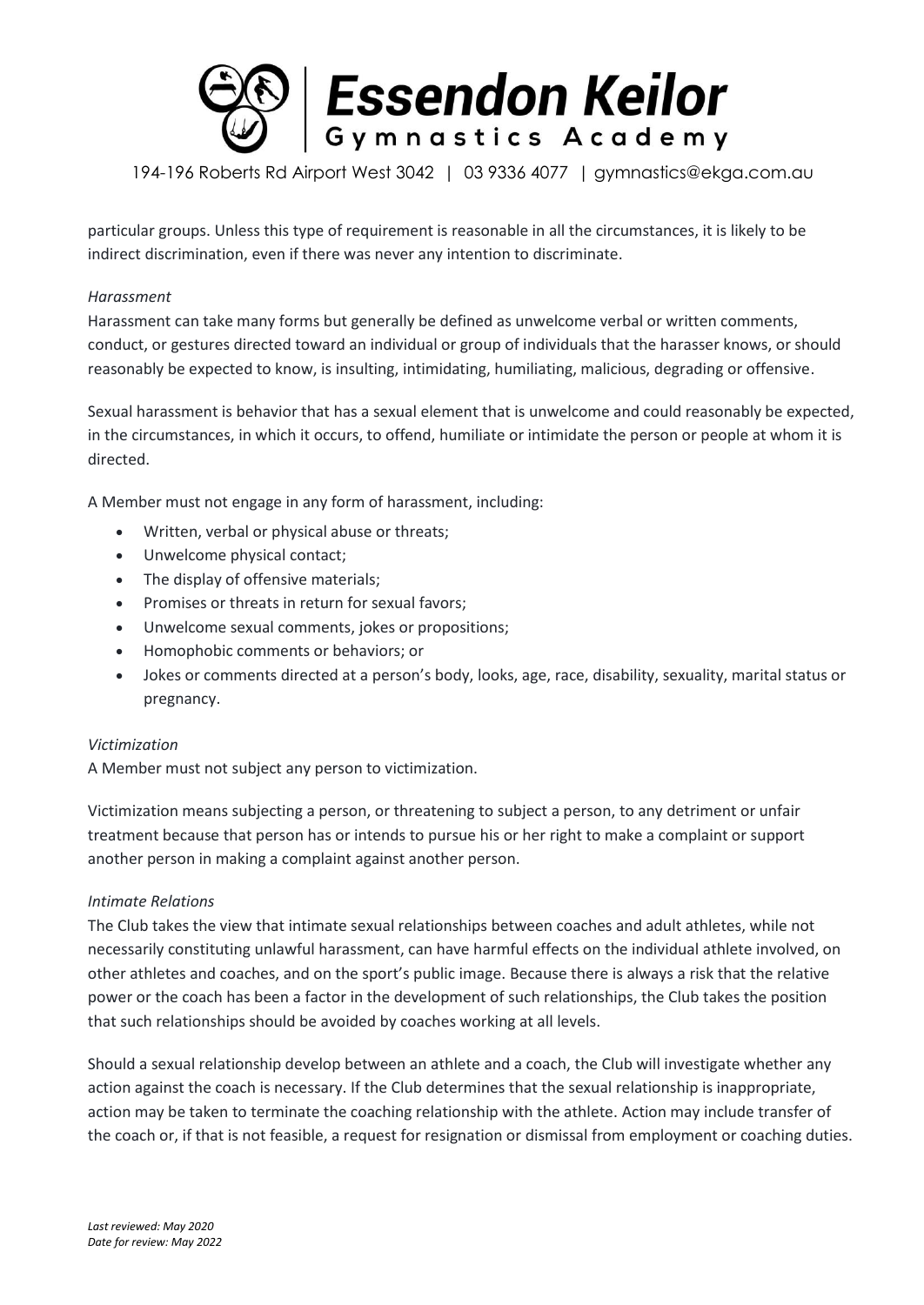

In the event that an athlete attempts to initiate an intimate sexual relationship, the coach must take personal responsibility for discouraging such approaches, explaining the ethical basis for such action.

The law is always the minimum standard for behavior within the Club and therefore sex with a minor, of either the same or the opposite sex, is a criminal offence and will be reported to the appropriate authorities.

## *Child Protection*

Members must not employ or engage a person (whether paid or unpaid) to coach or otherwise supervise a child under the age of 18 years without first:

- Requiring that person to disclose whether or not he or she has been convicted or a serious sex offence; and
- Requesting a current working with children check from that person.

A Member must notify the appropriate authorities of:

- Any applicants for employment that the Member rejected as a result of risks identified through screening processes; and
- The name and other identifying details of any person against whom relevant disciplinary proceedings have been completed by the Member in relation to child abuse (sexual or otherwise) irrespective of the findings.

#### **ROLES AND RESPONSIBILITIES**

This section specifies the roles and responsibilities of all Members. In some cases, particular classes of Members have the additional roles and responsibilities that are also specified below.

#### *All Members*

A Member must:

- Comply with this Policy;
- Make complaints about a breach of the Policy in accordance with the Club's Complaints Handling Procedure;
- Submit to the Complaints Handling Procedure if an allegation is made against that Member;
- Not make any frivolous or vexatious claim that another person is in breach of this Policy; and
- Conduct themselves in a proper manner so as not to bring that Member, the Club or the sport generally into disrepute.

# *Administrators*

Administrators must ensure that the organization he or she is employed or engaged by:

- Provides and promotes an environment free from discrimination and harassment in relation to its employment functions, its membership eligibility and any supply of goods and services;
- Distributes, promotes and implements this Policy and Complaints Handling Procedure;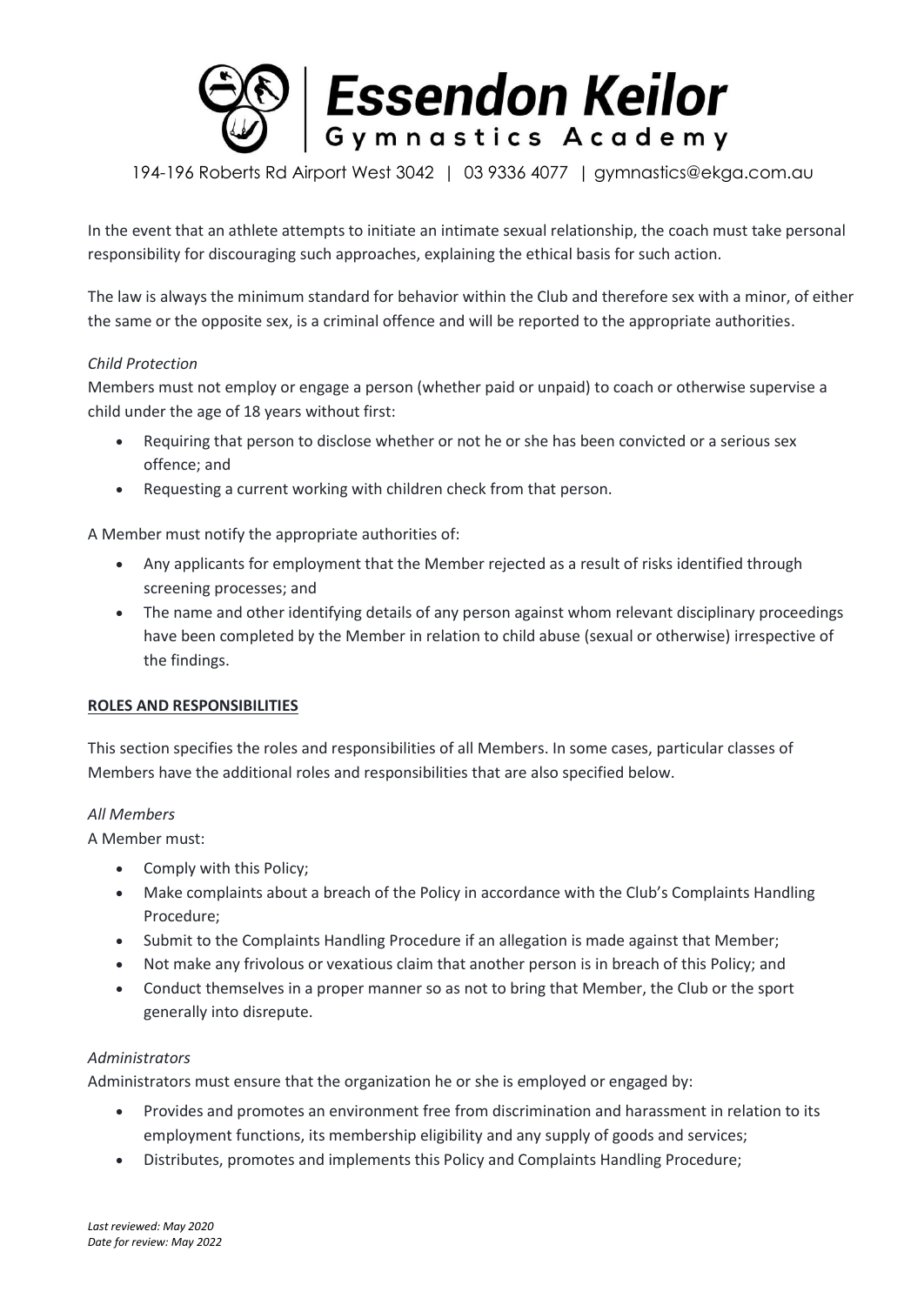

- Encourages reporting of discrimination, harassment or child abuse, regardless of who the offender might be, and that appropriate training is provided to those who manage and implement this Policy; and
- Deals with complaints in an impartial, sensitive, timely and confidential manner.

# *Coaches*

Coaches must:

- Comply with the Coaches' Code of Ethics;
- Understand and respect that as a coach, he or she has considerable power and authority over athletes and should not abuse it;
- Avoid intimate relationships with athletes / junior coaches;
- Not exclude or treat less favorably any athlete from playing or coaching activities on the basis of an attribute or personal characteristic;
- Always assume that there are lesbian, gay and bisexual people on teams, and among the coaching and support staff, even if they have chosen not to identify themselves, and make it clear that the coach will not tolerate any prejudice based on sexual orientation; and
- Avoid focusing on an athlete's disability unless this is the only way that the coach can find out what adjustments the athlete requires.

# **COMPLAINT PROCEDURES AND DISCIPLINARY ACTION**

EKGA has a Complaints Handling Procedure and will deal with any complaints about breaches of this Policy promptly, seriously, sensitively and confidentially. The Club recognizes that natural justice is the minimum standard of fairness to be applied in the investigation and adjudication of a complaint.

Disciplinary action will be taken by the Club against anyone who:

- Is found to be in breach of this Policy;
- Victimizes or retaliates against a person who has complained of a breach of this Policy; or
- Is found to have made a frivolous or vexatious complaint.

The discipline will depend on the severity of the case and may involve any apology, counseling, suspension, dismissal or other form of action.

# **CONFIDENTIALITY AND REPORTING**

The Club's administration responsible for implementing this Policy will keep confidential the names and details relating to complaints, unless disclosure is:

- Necessary as part of the disciplinary or corrective process; or
- Required by law.